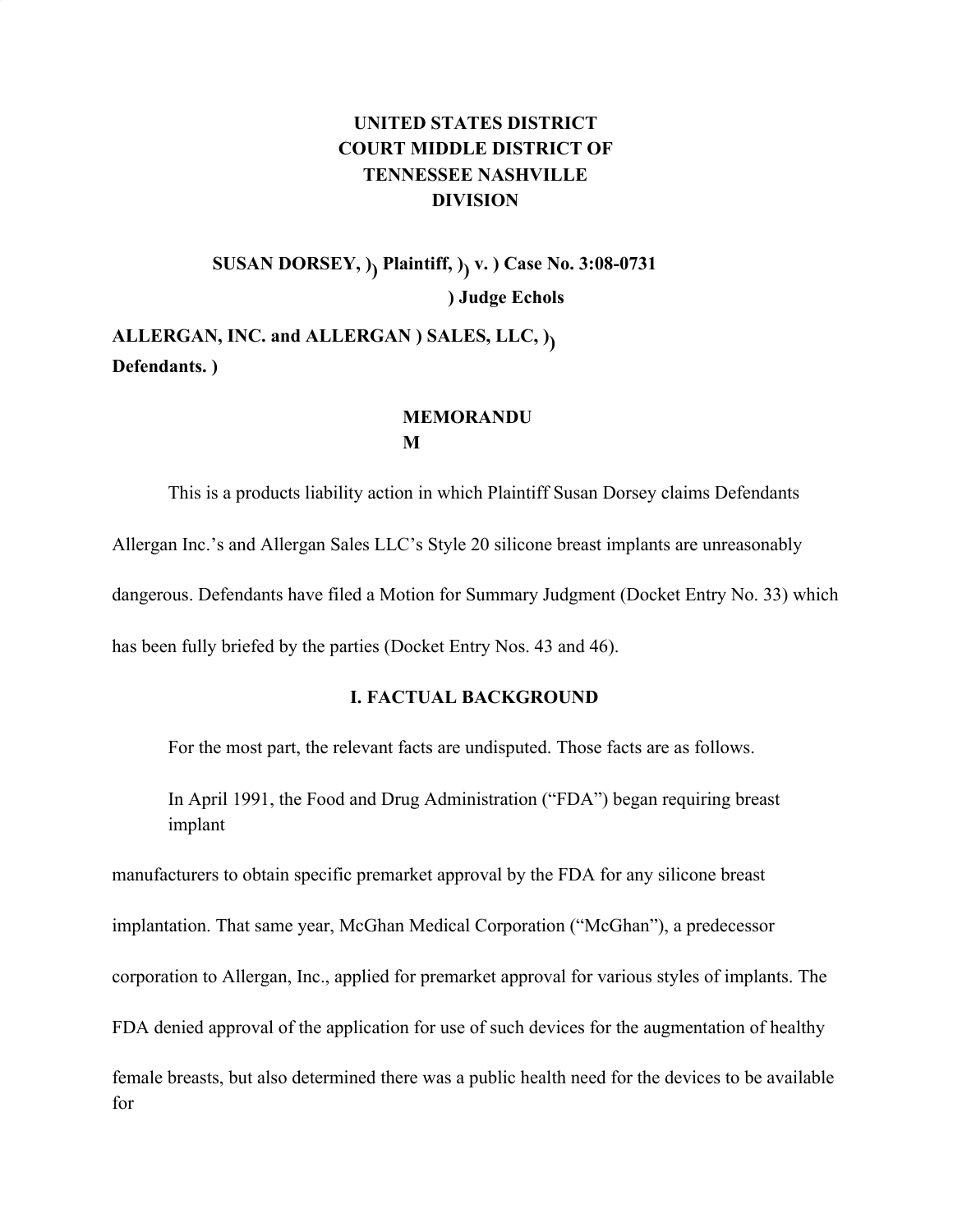reconstruction patients.

In April 1992, the FDA entered into an agreement with McGhan setting forth the

1

### Case 3:08-cv-00731 Document 53 Filed 03/11/2009 Page 1 of 12

requirements for McGhan to conduct clinical trials of the silicon implant devices for use in reconstruction patients. Under the Agreement, the FDA required that any clinical trial protocols be

approved by the FDA and local Institutional Review Boards. The FDA also required McGhan to

take all reasonable steps to insure that it received informed consent from all patients prior to

implantation of any device on a form consistent with that which had previously been approved by

the FDA, and McGhan was to make sure all products were labeled consistent with the agreement

and the terms of the approved protocols. McGhan was also required to submit data from the trials

in accordance with an agreed schedule and take reasonable steps to ensure that participating

physicians complied with the protocols. Further, McGhan was required to cooperate with the FDA's

review of the application and monitoring of the clinical trials. The FDA also retained the power to

terminate the study at any time if the data showed that continuation of the study was not necessary

to, or in the interest of, the public health.

In March 1998, the FDA approved McGhan's study protocol which was submitted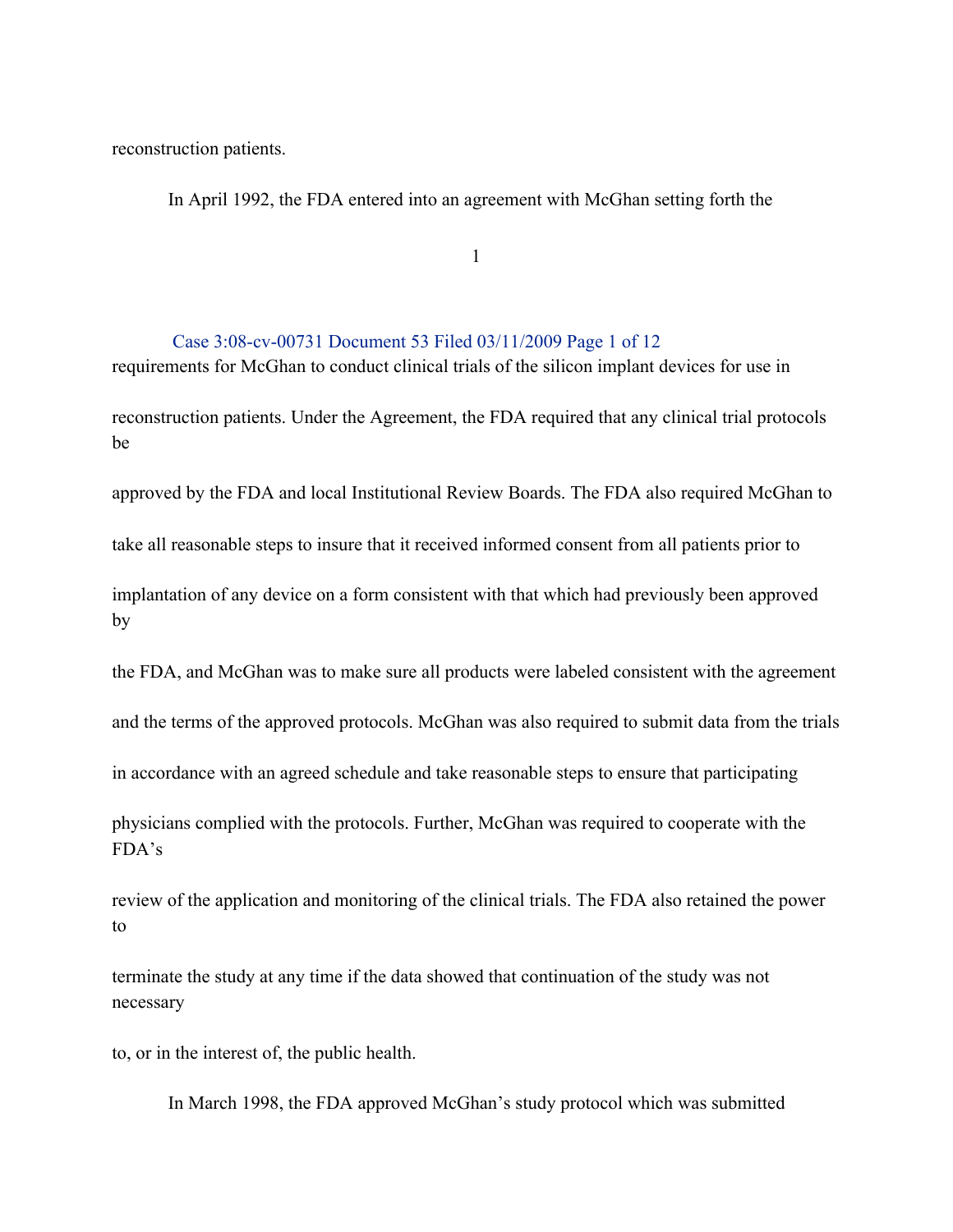#### pursuant

to the 1992 Agreement, subject to the FDA's inspection of McGhan's manufacturing facilities. In

the same letter indicating approval, the FDA stated that McGhan's facility in Arklow, Ireland had

been inspected and was found to be in compliance with regulations and therefore that facility could

export silicone gel-filled mammary prostheses into the United States. McGhan was further informed

that it could begin enrolling patients in the study. This study was referred to as the adjunct study.

The FDA approved the addition of the Style 20 implants to the adjunct study on June 5, 2002.

In addition to the adjunct study involving reconstruction patients, McGhan also submitted

an application for an investigational device exemption ("IDE") for use of the same devices for breast

augmentation. The breast augmentation clinical trial was referred to as the "core" study and was

2

Case 3:08-cv-00731 Document 53 Filed 03/11/2009 Page 2 of 12 approved by the FDA in 1998.

As the studies progressed, the FDA continued its oversight and considered a large volume of material submitted about the core and adjunct studies submitted by McGhan each year. The

submissions in both included detailed manufacturing, chemical, physical, toxicological, and clinical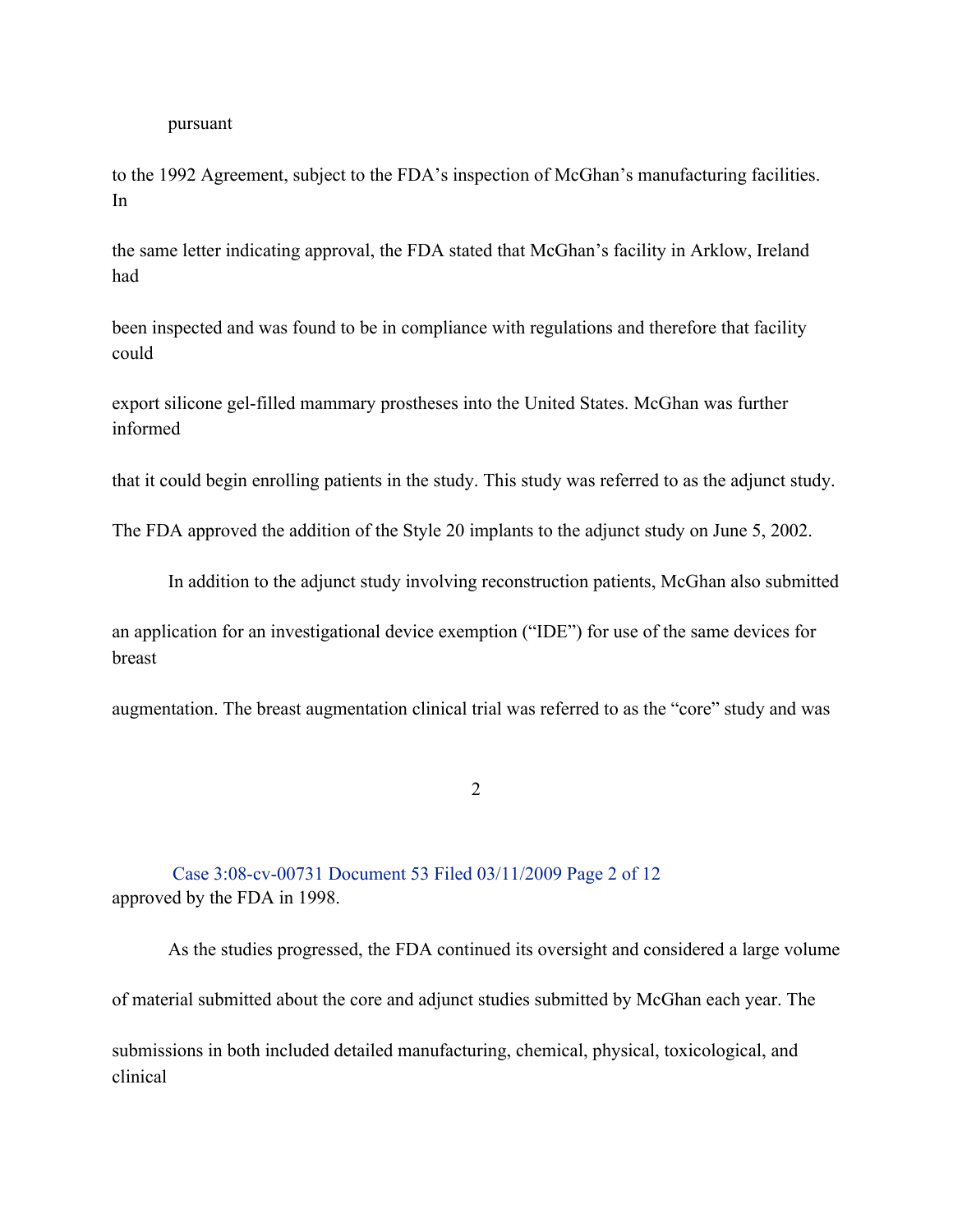information. McGhan noted that while the adjunct study was not being conducted under an IDE,

the submissions it made relative thereto were structured to follow FDA guidelines for IDE clinical

study annual reports.

On November 7, 2005, Plaintiff signed a consent form to enter the McGhan Silicone Filled

Breast Implant Adjunct Clinical Study. The consent was on a form approved by the FDA and

indicated that the use of the implants was investigational and not FDA approved.

Plaintiff received Style 20 implants on November 9, 2005, and had the implants removed on

September 29, 2006. The Style 20 implants received premarket approval from the FDA on

November 17, 2006.

Plaintiff claims that prior to receiving the Style 20 implants, she was healthy and lived a

healthy lifestyle.<sup>1</sup> She claims that when she explored the possibility of receiving silicone implants

at the age of fifty, she was assured from doctors at Vanderbilt University Medical Center

("Vanderbilt") that silicone implants were safe and had been used for the past 30 years. She paid

a \$6,000 participation fee to participate in the adjunct study and receive the implants.

Plaintiff alleges that immediately following the surgery, she began to experience severe neck,

back and left shoulder pain, heart palpitations, achy joints, fatigue, insomnia, difficulty swallowing,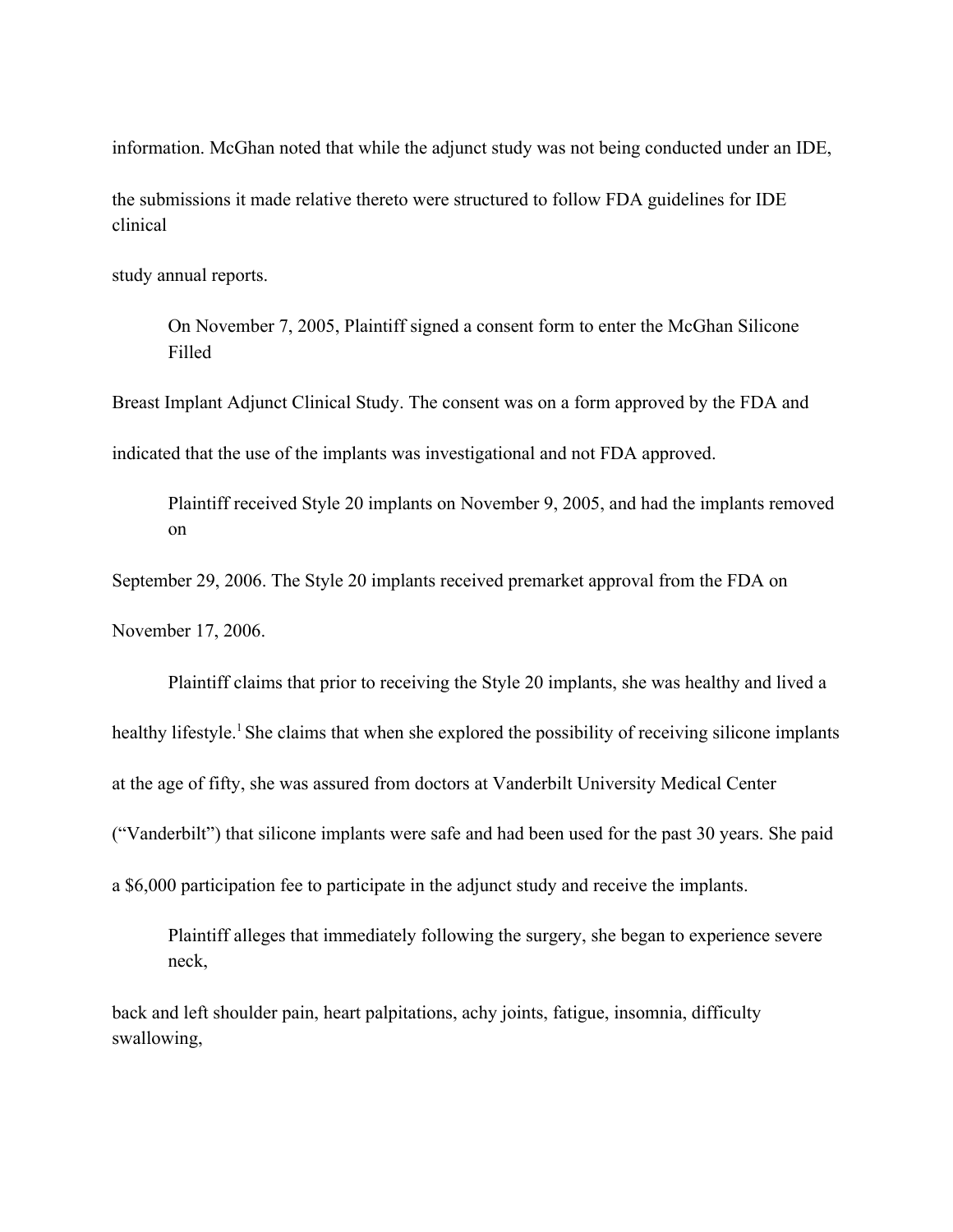<sup>1</sup>Approximately a decade before the Style 20 implantation, Plaintiff underwent surgery to implant saline implants. She had no discomfort or pain with those implants.

3

### Case 3:08-cv-00731 Document 53 Filed 03/11/2009 Page 3 of 12

metallic taste in mouth, twitching muscles and memory loss. Plaintiff also claims to have suffered

numerous neurological symptoms, including vision loss, depth perception problems, ringing in her

ears, and numbness in her hands and feet. The pain and discomfort allegedly was so severe as to

keep Plaintiff from working or engaging in social activities.

Beginning in January 2006, Plaintiff consulted with numerous physicians in various fields

in an effort to find the root of her medical problems. This quest lasted several months and involved

countless doctor office visits, a trip to the emergency room, participation in a sleep study, and even

cervical fusion of her spine.

On September 19, 2006, Plaintiff underwent a breast exam because she noticed hardness in

her breasts. The examination revealed that both implants had contracted and on September 29,

2006, she underwent surgery to remove the Style 20 implants.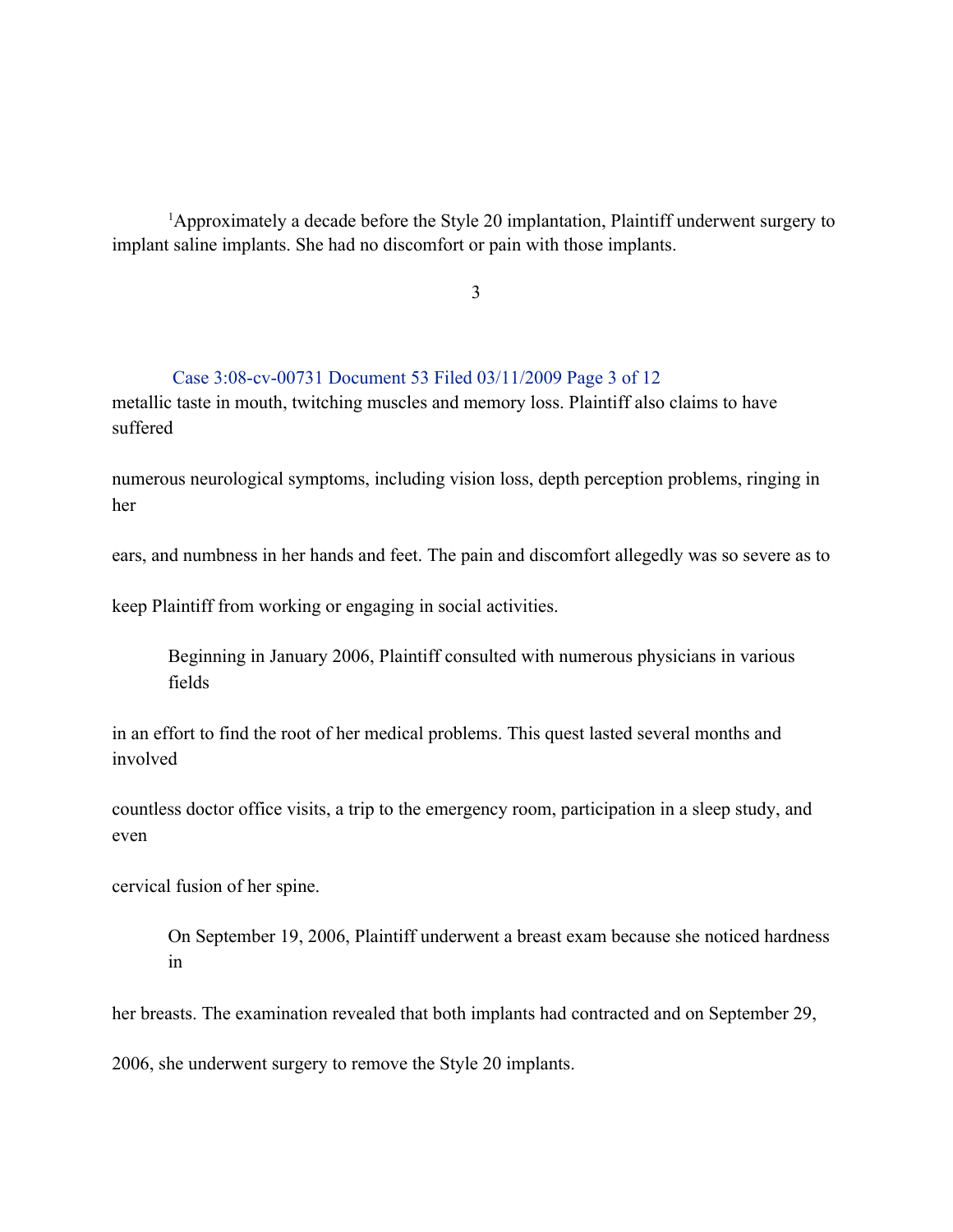After removal of the implants, Plaintiff claims that her health improved and the majority of

her neurological symptoms subsided, although some pain and cognitive issues lingered. Plaintiff further claims that laboratory testing "revealed three different oxidation levels of platinum in her

system." (Complaint  $\P$  33).<sup>2</sup>

Based on the foregoing, Plaintiff filed a one-count Complaint in the Circuit Court for Wilson

County alleging that Defendants are liable on a theory of strict liability because the implants at issue

were allegedly defective and/or unreasonably dangerous.<sup>3</sup> Defendants removed the action to this

<sup>2</sup>The issue of platinum exposure, through platinum remaining on the implants after manufacturing, or seepage from the shell, or a rupture of the implant, was considered by the FDA during the approval process and found not to pose a significant risk.

<sup>3</sup>In the original Complaint filed in state court, Plaintiff identified the allegedly defective devices as a Style 153 implant manufactured by Inamed Corporation, a subsidiary of Allergan, Inc. However, in an Amended Complaint filed in state court, as well as in the filings in this Court, the

4

# Case 3:08-cv-00731 Document 53 Filed 03/11/2009 Page 4 of 12

Court based upon diversity of citizenship. The Motion for Summary Judgment, which presents a

discrete legal issue and has been filed relatively early in this case, followed.

## **II. STANDARD OF REVIEW**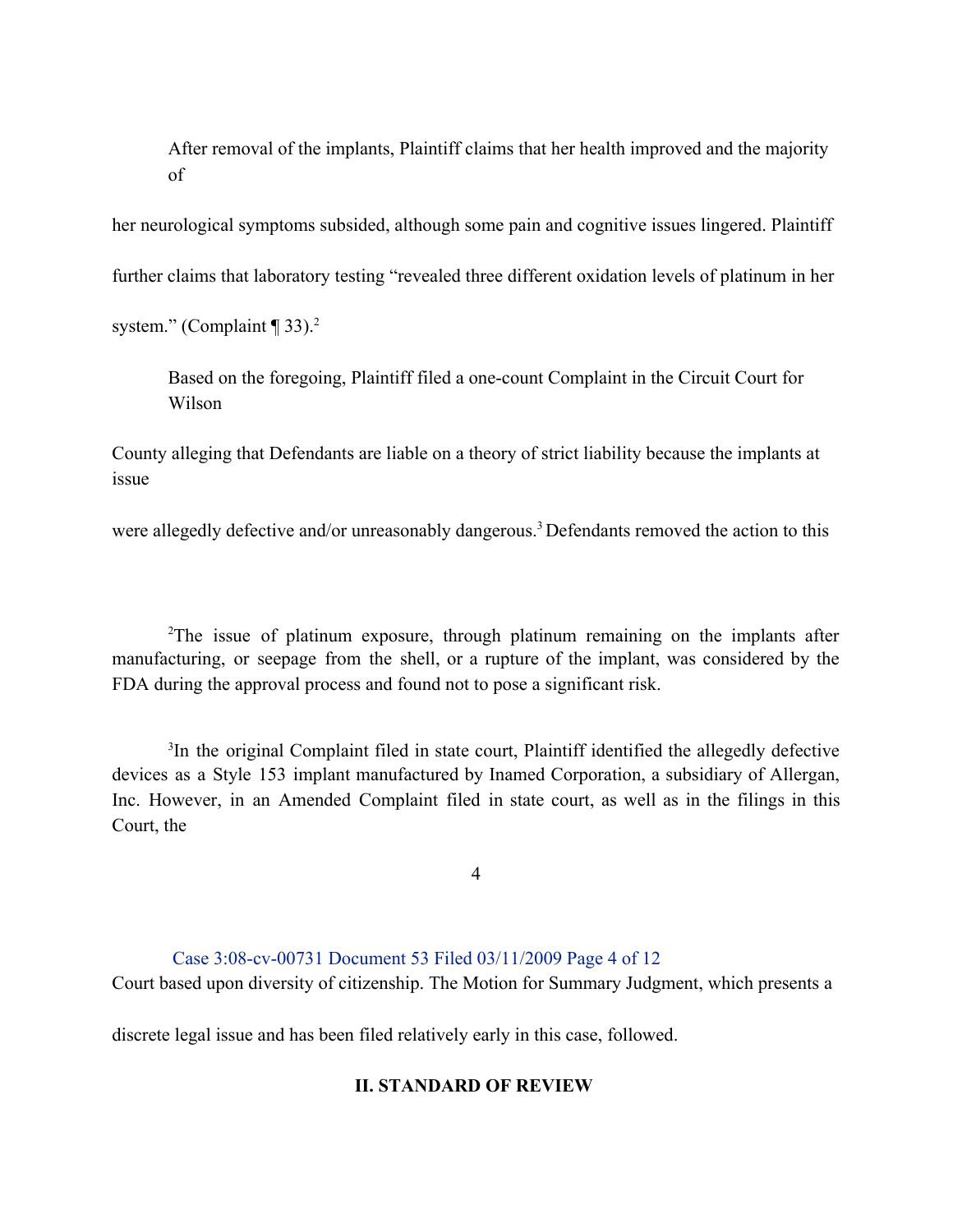A party may obtain summary judgment if the evidence establishes there are not any genuine

issues of material fact for trial and the moving party is entitled to judgment as a matter of law. See

Fed. R. Civ. P. 56(c); Covington v. Knox County School Sys., 205 F.3d 912, 914 (6<sup>th</sup> Cir. 2000). The

moving party bears the initial burden of satisfying the court that the standards of Rule 56 have been

met. See Martin v. Kelley, 803 F.2d 236, 239 n.4 (6<sup>th</sup> Cir. 1986). The ultimate question to be addressed is whether there exists any genuine issue of material fact that is disputed. See Anderson v. Liberty Lobby, 477 U.S. 242, 248 (1986); Covington, 205 F.3d at 914 (citing Celotex Corp. v. Catrett, 477 U.S. 317, 325 (1986)). If so, summary judgment is inappropriate.

To defeat a properly supported motion for summary judgment, the nonmoving party must set

forth specific facts showing that there is a genuine issue of material fact for trial. If the party does not so respond, summary judgment will be entered if appropriate. Fed. R. Civ. P. 56(e). The nonmoving party's burden of providing specific facts demonstrating that there remains a genuine issue of material fact for trial is triggered once the moving party shows an absence of evidence to support the nonmoving party's case. Celotex, 477 U.S. at 325. A genuine issue exists "if the evidence is such that a reasonable jury could return a verdict for the nonmoving party." Anderson, 477 U.S. at 248. In ruling on a motion for summary judgment, the Court must construe the evidence

in the light most favorable to the nonmoving party, drawing all justifiable inferences in its favor. See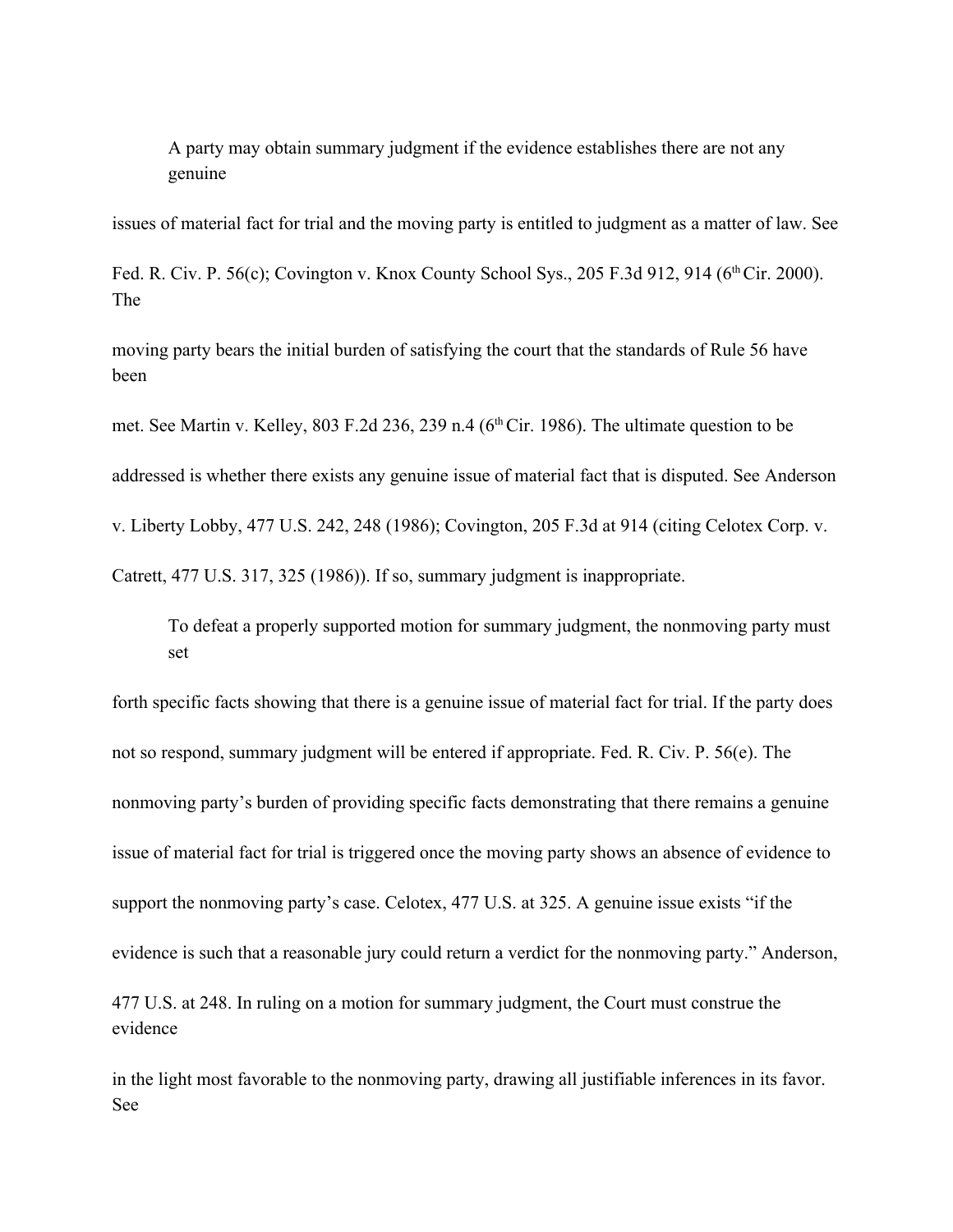Matsushita Elec. Indus. Co. v. Zenith Radio Corp., 475 U.S. 574, 587 (1986).

device at issue has been identified as Style 20 implants manufactured by Allergan, Inc. and/or its predecessors.

5

# Case 3:08-cv-00731 Document 53 Filed 03/11/2009 Page 5 of 12 **III. LEGAL ANALYSIS**

Defendants move for summary judgment solely on the grounds that Plaintiff's claim is

preempted by federal law. Specifically, Defendants argue that the Medical Device Amendments

("MDA") to the Food, Drug and Cosmetic Act, 21 U.S.C. § 301 et. seq., preempts Plaintiff's strict

liability claim brought under state law. Prior to reaching the specific arguments raised by the

parties, some review of the MDA is appropriate to place the arguments in context.

The MDA was enacted by Congress in 1976 and modified the Food, Drug and Cosmetics Act

to allow the FDA to regulate medical devices. Medical devices under the FDA are divided into three

classes (Class I, II, and III), with Class III being the most regulated. Kemp v. Medtronic, Inc., 231

F.3d 216, 221 ( $6<sup>th</sup>$ Cir. 2000). The parties in this case agree the Style 20 implant is a Class III

device.Under the regulations, Class III medical devices are those which are to be used for

supporting or sustaining human life or that are of substantial importance in preventing impairment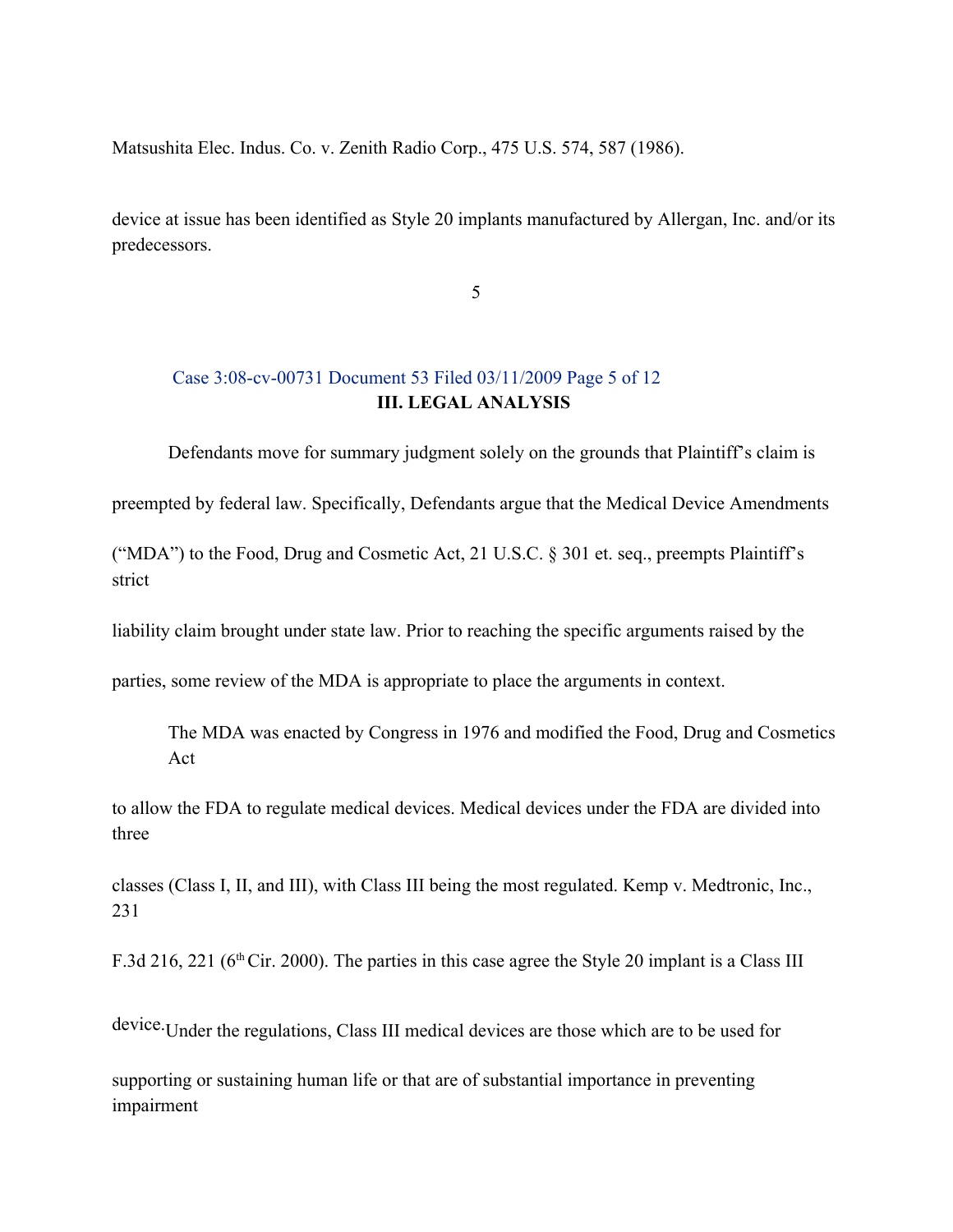of public health, or those that present a potential unreasonable risk of illness or injury. See 21 U.S.C.

§ 360c(a)(1)(C)(ii)(I-II). In Medtronic, Inc. v. Lohr, 518 U.S. 470 (1996), the United States

Supreme Court reviewed the process for marketing a Class III device under the MDA:

Before a new Class III device may be introduced to the market, the manufacturer must provide the FDA with a "reasonable assurance" that the device is both safe and effective. See 21 U.S.C. § 360e(d)(2). Despite its relatively innocuous phrasing, the process of establishing this "reasonable assurance," which is known as the "premarket approval," or "PMA" process, is a rigorous one. Manufacturers must submit detailed information regarding the safety and efficacy of their devices, which the FDA then reviews, spending an average of 1,200 hours on each submission. Hearings before the Subcommittee on Health and the Environment of the House Committee on Energy & Commerce, 100th Cong., 1st Sess. (Ser. No. 100-34), p. 384 (1987) (hereinafter 1987 Hearings); see generally Kahan, Premarket Approval Versus Premarket Notification: Different Routes to the Same Market, 39 Food Drug Cosm. L.J. 510, 512-514 (1984).

6

### Case 3:08-cv-00731 Document 53 Filed 03/11/2009 Page 6 of 12

Not all, nor even most, Class III devices on the market today have received premarket approval because of two important exceptions to the PMA requirement. First, Congress realized that existing medical devices could not be withdrawn from the market while the FDA completed its PMA analysis for those devices. The statute therefore includes a "grandfathering" provision which allows pre-1976 devices to remain on the market without FDA approval until such time as the FDA initiates and completes the requisite PMA. See 21 U.S.C. § 360e(b)(1)(A); 21 CFR § 814.1(c)(1) (1995). Second, to prevent manufacturers of grandfathered devices from monopolizing the market while new devices clear the PMA hurdle, and to ensure that improvements to existing devices can be rapidly introduced into the market, the Act also permits devices that are "substantially equivalent" to pre-existing devices to avoid the PMA process. See 21 U.S.C. §  $360e(b)(1)(B)$ .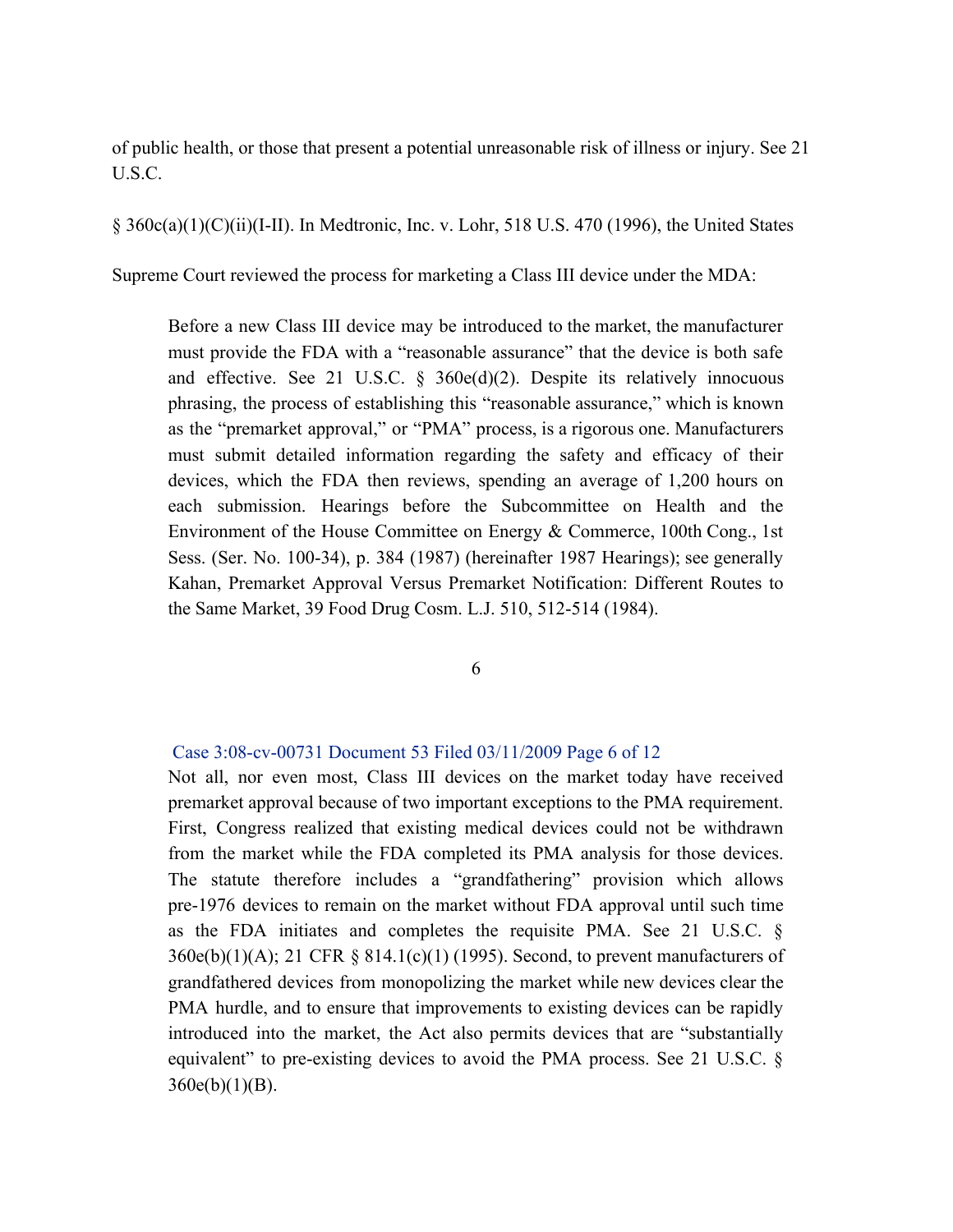Id. at 477-78 (footnote omitted).

The MDA includes a provision that expressly preempts state law. This preemption

provision, which is at the center of Defendants' Motion for Summary Judgment, states:

"No State or political subdivision of a State may establish or continue in effect with respect to a device intended for human use any requirement- (1) which is different from, or in addition to, any requirement applicable under this chapter to the device, and (2) which relates to the safety or effectiveness of the device or to any other matter included in a requirement applicable to the device under this chapter.

21 U.S.C. § 360c et seq.

> Recently, the Supreme Court had occasion to address the MDA preemption clause in Riegel

v. Medtronic, Inc., 128 S.Ct. 999 (2008). That case involved a catheter manufactured by defendant

Medtronic which was a Class III device that had received FDA premarket approval. The suit arose

after plaintiff's surgeon overinflated the catheter while performing a coronary angioplasty, causing

the catheter to rupture. This led to heart blockage after which plaintiff was placed on life support

and underwent emergency coronary bypass surgery. Plaintiff filed suit in state court, alleging a host

of state law claims. On review, the Supreme Court affirmed dismissal of plaintiff's strict liability,

breach of implied warranty, and negligent design, testing, inspection, distribution, labeling,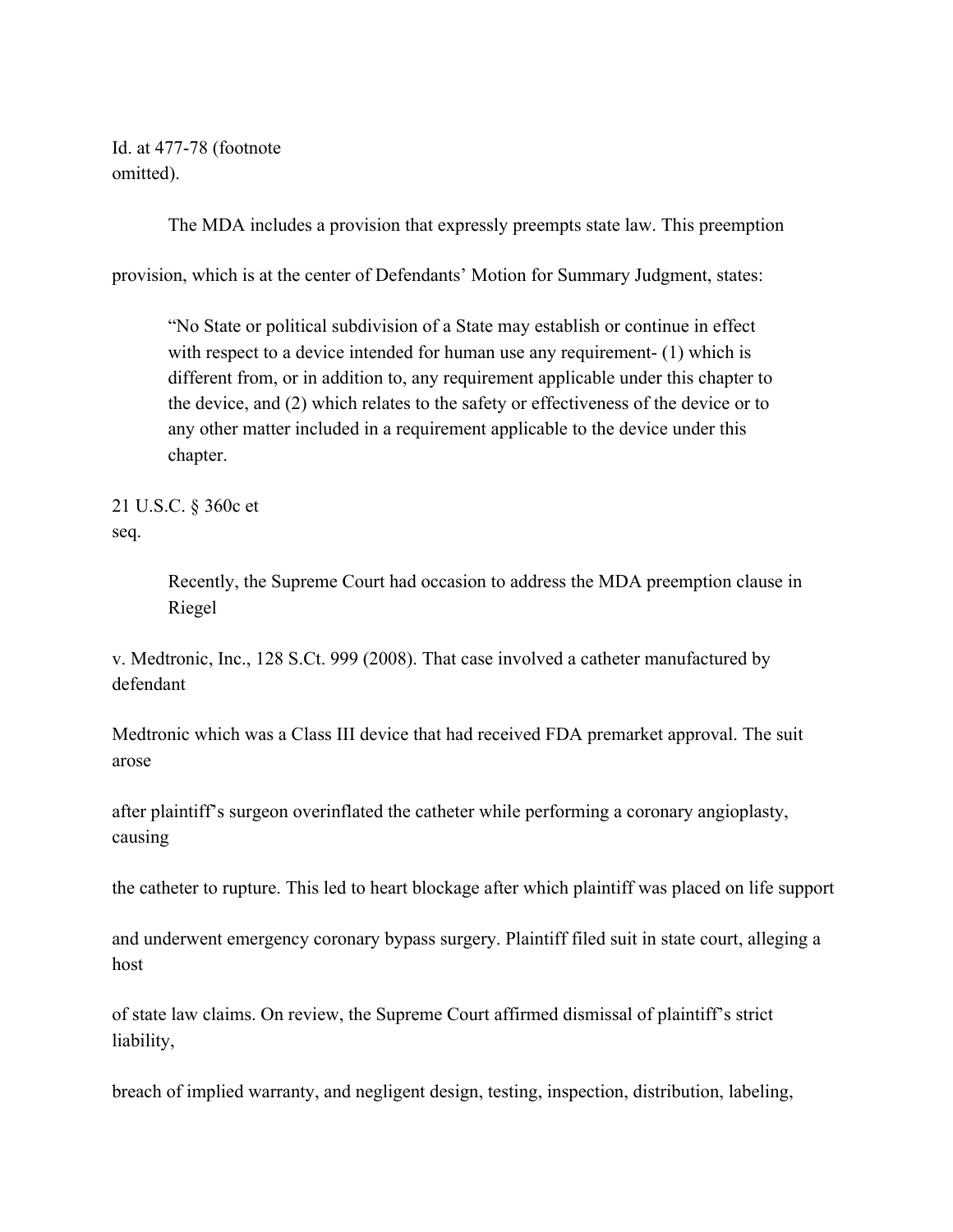Case 3:08-cv-00731 Document 53 Filed 03/11/2009 Page 7 of 12 marketing, and sale claims on the grounds that they were preempted by the MDA. The Court also "pre-empted a negligent manufacturing claim insofar as it was not premised on the theory that

Medtronic violated federal law." Riegel, 128 S.Ct. at 1005-06.

In arriving at its conclusions, the Supreme Court established a two-part test to decide

whether the MDA preempts a state claim. First, it must be determined whether the FDA has

established requirements applicable to the medical device in issue. Second, it must be determined

whether the state law claims are based on requirements "different from, or in addition to" the federal

requirements, relating to safety and effectiveness or any requirement under the MDA. Id. at 1007.

In this case, Defendants assert that "[t]he Supreme Court's decision earlier this year in Riegel

leaves no doubt that the Medical Device Amendments preempt plaintiff's state law claims." (Docket

Entry No. 34 at 7). Plaintiff argues Riegel is distinguishable and not dispositive. Specifically,

Plaintiff seeks to distinguish Riegel on the ground that the implant at issue in this case had not

received premarket approval by the FDA at the time of surgery, whereas the catheter in Riegel had

received premarket approval at the time of surgery. Plaintiff further argues that the Style 20

7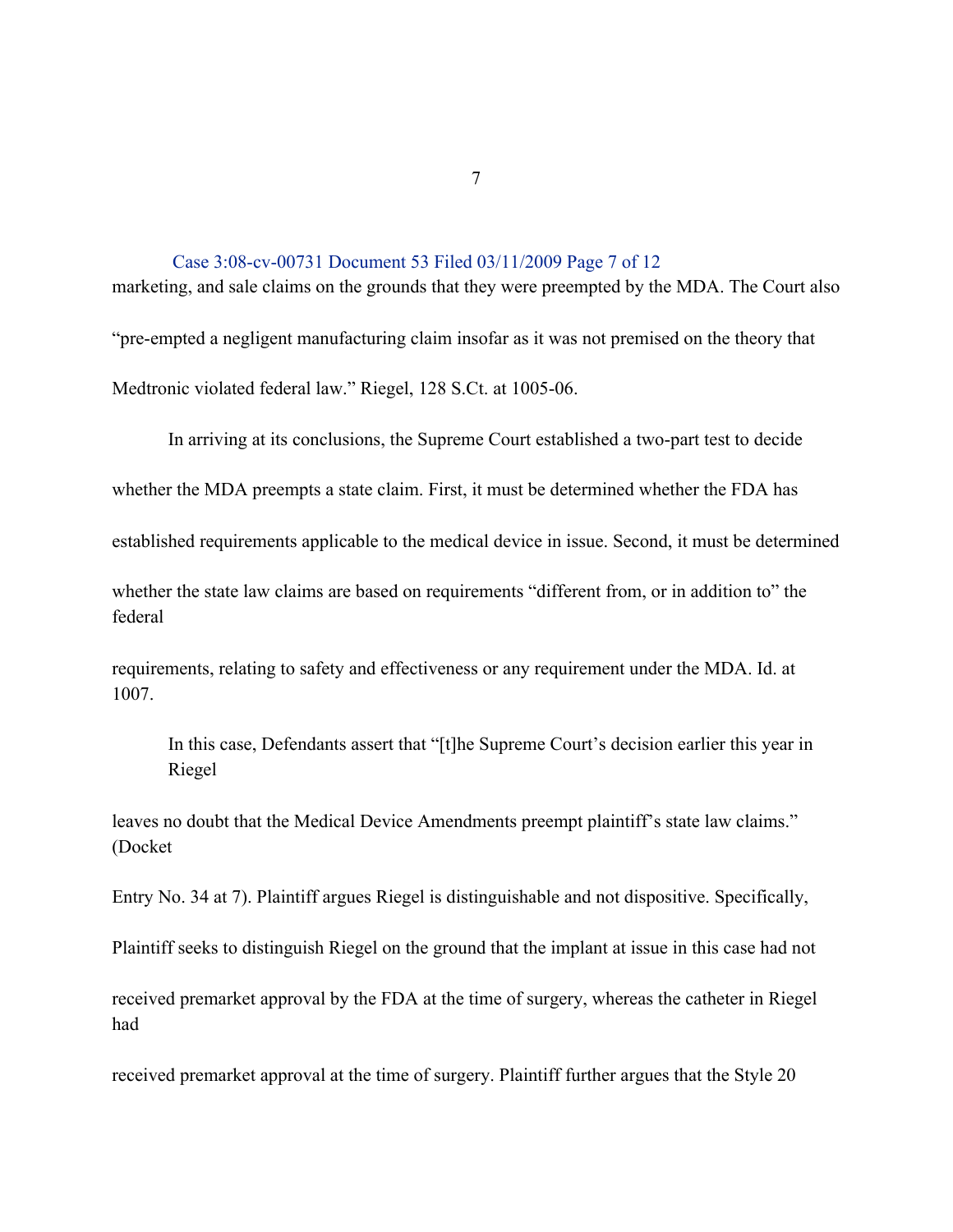implants had not been granted clearance through the IDE exemption for use of the implants in reconstruction, as opposed to augmentation, surgery.

While this case is in fact distinguishable from Riegel with respect to the timing of the

premarket approval, this is a distinction without a difference in the Court's view because within a

month of removal of the implants from Plaintiff, the Style 20 implants did in fact receive premarket

approval. Recall that in Riegel, the Supreme Court established a two-prong inquiry consisting of

whether the FDA has established requirements applicable to the specific device at issue and whether

a state law claim is based upon requirements which are different from or in addition to the federal

8

### Case 3:08-cv-00731 Document 53 Filed 03/11/2009 Page 8 of 12

requirements. Both prongs of the inquiry must be answered in the affirmative in this case.

By approving the Style 20 implant, the FDA necessarily conducted a "federal safety review"

and determined that the device was reasonably safe and effective. See, Riegel, 128 S.Ct. at 1007

(premarket approval "is safety review" and FDA approval is only given "after it determines that a

device offers a reasonable assurance of safety and effectiveness."). For Plaintiff to prevail on a strict

liability claim under Tennessee law, she would have to show that the product at issue, the Style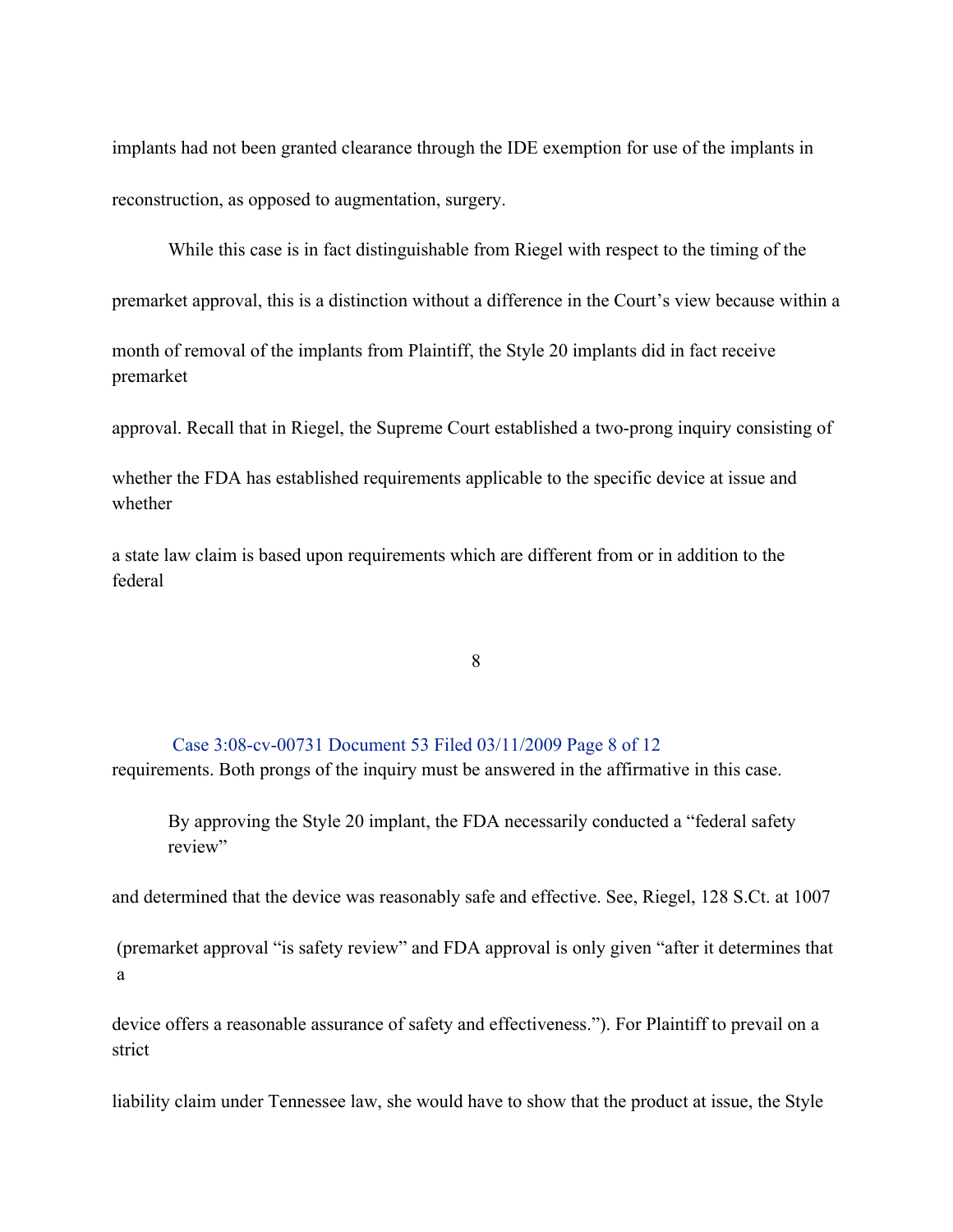implant, was "in a defective condition or unreasonably dangerous at the time it left the control" of

the Defendant, with "defective condition" being "defined as 'a condition of a product that renders

it unsafe for normal or anticipatable handling and consumption.'" Mohr v. DaimlerChrysler Corp.,

2008 WL 4613584 (Tenn. Ct. App. 2008)(citation omitted). However, Riegel specifically instructs

that such claims are preempted under the MDA where a specific device has received premarket

approval. Here, the subsequent approval by the FDA is a bar to Plaintiff's strict liability claim

because the FDA has determined that the implants at issue are reasonably safe for consumers and

there is no suggestion that the implants she received were somehow different than those ultimately

approved by the FDA.

In this regard, Plaintiff's reliance upon the highly fractured opinion of the Supreme Court in the pre-Riegel case of Medtronic, Inc. v. Lohr, 518 U.S. 470 (1996) is misplaced. There, a husband and wife filed state law claims for negligence and strict liability after a pacemaker implanted in the wife failed and resulted in the wife having to undergo emergency surgery. The pacemaker at issue was a Class III device but had not been subject to the premarket approval process. Nevertheless, defendant argued that the pacemaker was substantially equivalent to a device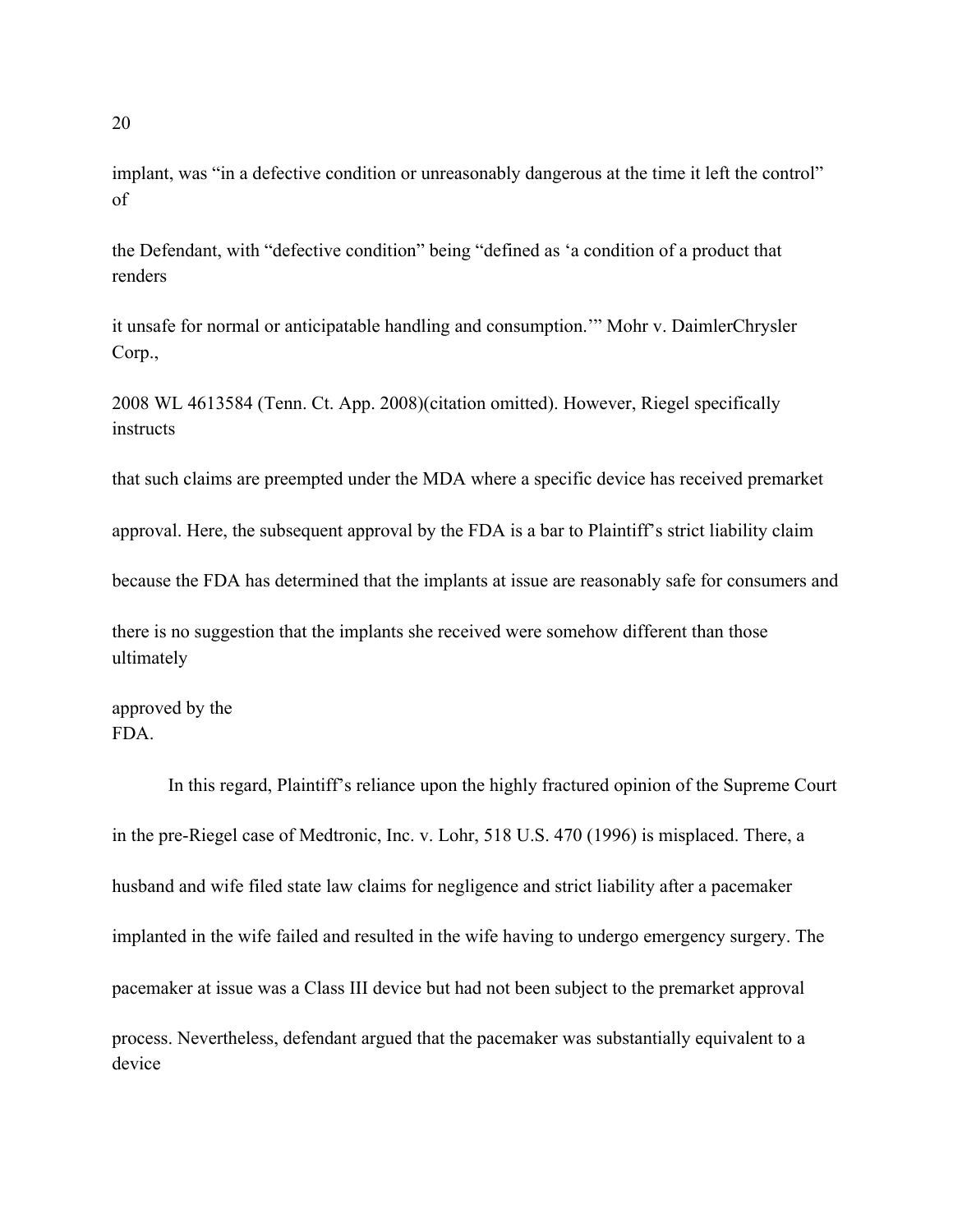which had been "grandfathered" into the MDA and that, as such, the state law claims were pre-

9

#### Case 3:08-cv-00731 Document 53 Filed 03/11/2009 Page 9 of 12

empted. The Supreme Court disagreed. In Riegel, the Supreme Court explained Lohr as standing for the proposition that "federal manufacturing and labeling requirements applicable across the board to almost all medical devices d[o] not preempt the common-law claims of negligence and strict liability" because such requirements which are non-specific to the device in question reflect "'entirely generic concerns about device regulation generally." Riegel, 128 S.Ct. at 1006 (quoting

Lohr, 518 U.S. at 501). Here to the contrary, but as in Riegel, the specific device at issue has been

found to be reasonably safe and effective. As in Riegel, Plaintiff's state law strict liability claim is

preempted by the MDA.

The foregoing analysis necessarily means that Plaintiff cannot pursue her strict liability claim. Nevertheless, the Court will address Plaintiff's argument that the FDA had not granted clearance of the device at issue under the IDE for use of the implants in reconstruction patients. That is, Plaintiff argues that while Defendants were granted an IDE for use of implants in Defendants' core study involving augmentation patients, the same cannot be said about the adjunct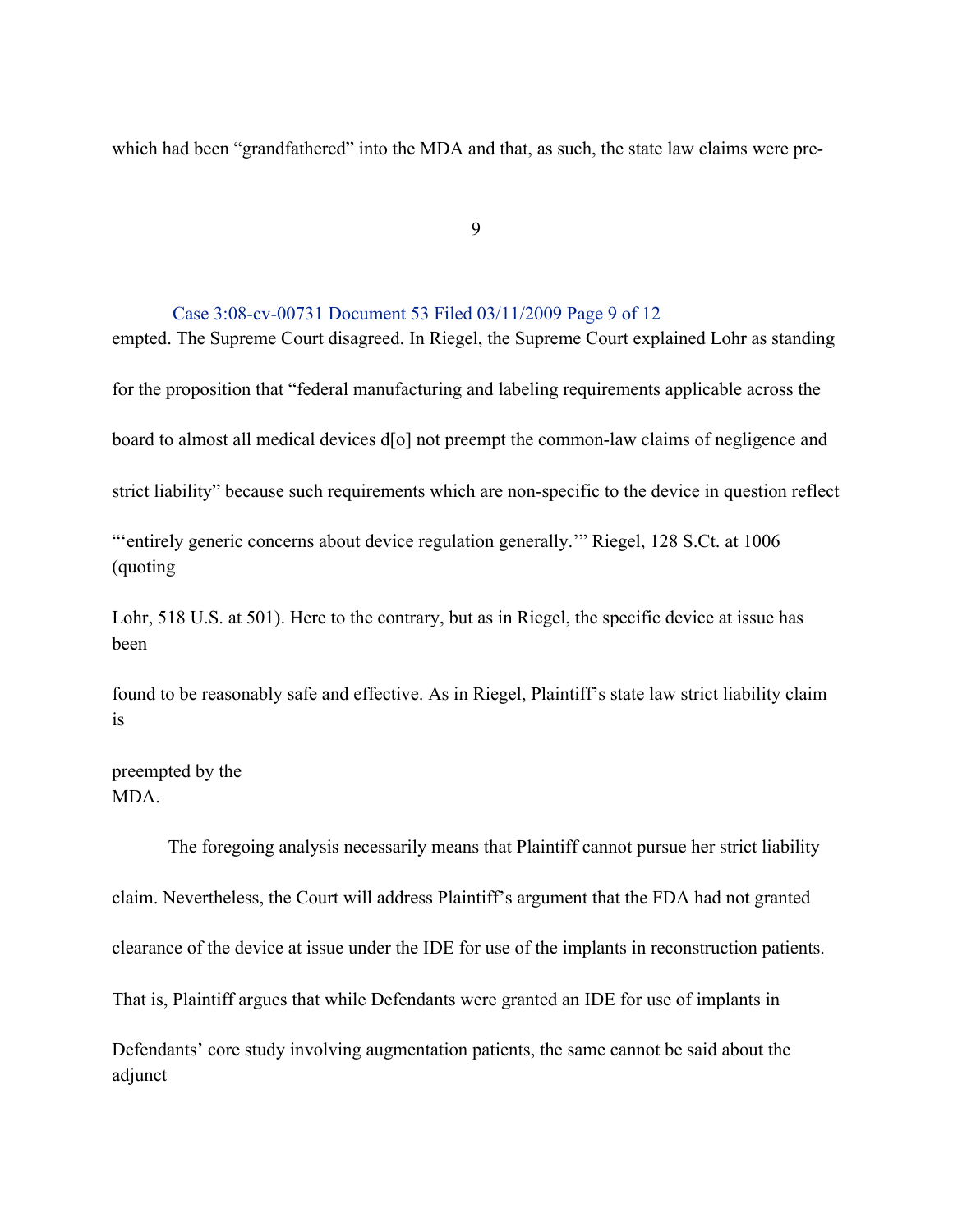study.

In advancing her arguments, Plaintiff asserts "[t]here are no cases on point in this matter as

no court has addressed the issue presented here; namely, preemption in the context of a device

involved in an adjunct study." (Docket Entry No. 43 at 12). While Defendants do not directly

contest this assertion, the Fifth Circuit in Lewis v. Intermedics Intraocular, Inc., 1997 WL 256768

at  $*10$  ( $5<sup>th</sup>$ Cir. 1997)(unpublished) was presented with a case in which "Plaintiffs ask us to hold as

a matter of law that adjunct studies are not concerned with safety and effectiveness; and are

therefore outside the scope of an IDE[.]" Addressing that argument, the Fifth Circuit wrote:

We cannot agree with Plaintiffs' interpretation. First, we are not convinced that adjunct studies are outside the scope of the MDA or the regulations. It is

10

#### Case 3:08-cv-00731 Document 53 Filed 03/11/2009 Page 10 of 12

impossible to overlook the fact that Intermedics' investigatory plan includes an adjunct study group that will be monitored less than the core study group and that this plan was approved by the FDA. Also, we refuse to engraft onto the MDA or applicable regulations a judicially-created distinction between core and adjunct studies, especially when there is no clear congressional intent on the question. The statements cited by Plaintiffs do evidence a concern about adjunct studies; but, that is all they evidence. Second, Medtronic provides the test for all claims of MDA preemption, regardless of whether the device in question has been made available to the public pursuant to premarket approval, a finding of substantial equivalence, or an IDE. Whether Plaintiffs' claims are preempted turns on the device-specificity of the federal and state requirements at issue, not whether the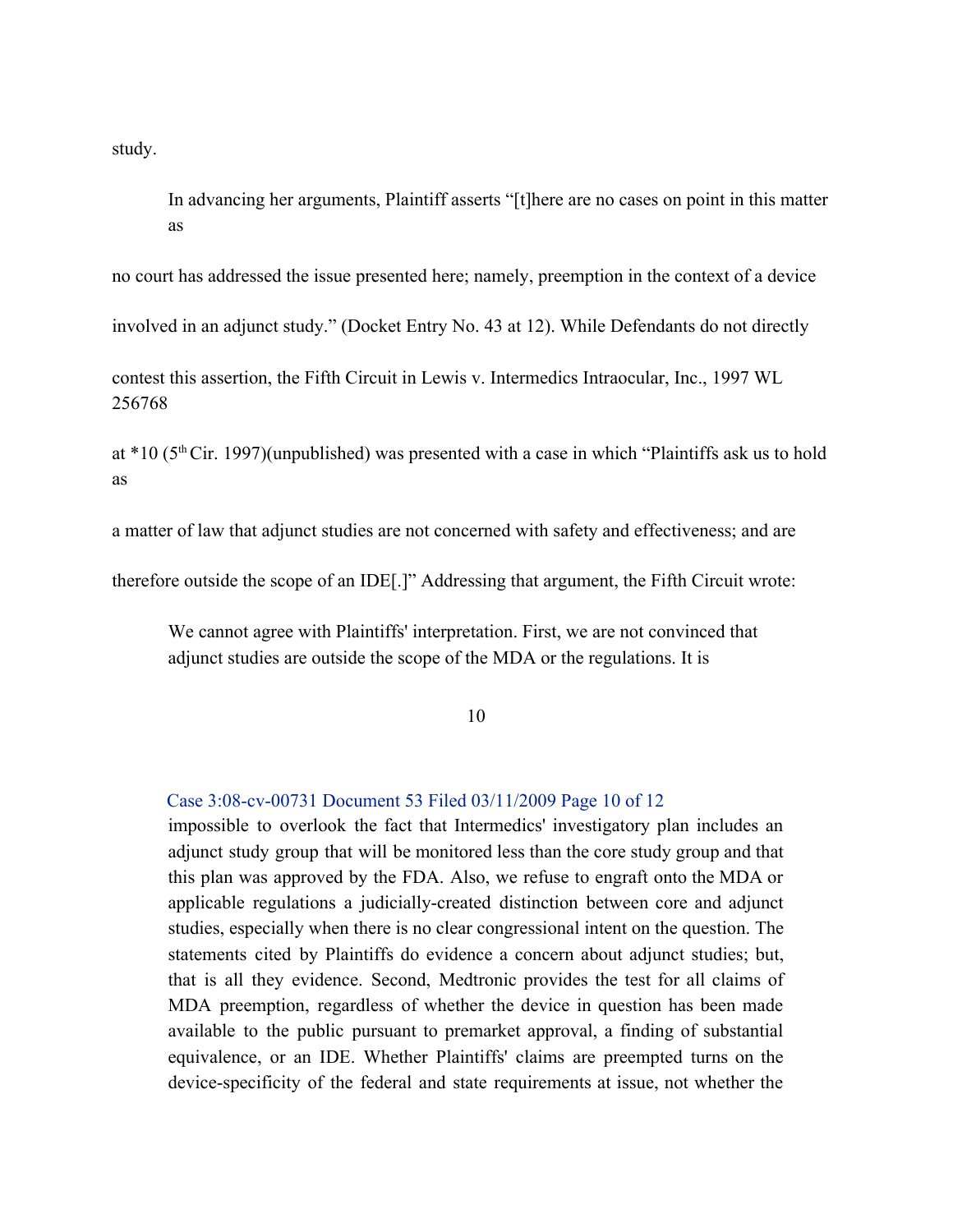claim arose out of an adjunct or a core study.

Id. Here, regardless of whether the Style 20 implant was a part of the core or adjunct study, the FDA

has approved its use and therefore Plaintiff's claim is preempted.

Further, Plaintiff's suggestion that the implants at issue received less scrutiny because they

were a part of the adjunct as opposed to the core study is belied by the very evidence Plaintiff sets

forth for her assertion that the Style 20 implant was a part of the adjunct study. Specifically, Plaintiff

points to the annual progress report which McGhan submitted to the FDA on April 16, 2001 and

which stated, "Although this study is not being conducted under an IDE, this amendment is

structured to follow FDA guidance for IDE clinical study annual reports and also to provide

additional information requested by the FDA and agreed to by McGhan Medical[.]" (Docket Entry

No. 37-5). Thus, regardless of how it was characterized (as a clinical or adjunct study), the record

suggests that the information given to the FDA was consistent with the IDE protocol in the core

study and Plaintiff has provided absolutely no evidence which would suggest otherwise. This lack

of evidence is underscored by the fact that the FDA had approved an IDE relative to the core study

for the same devices, including Style 20 implants, that were being used in the adjunct study.

Unquestionably, state products liability claims with respect to an FDA approved investigational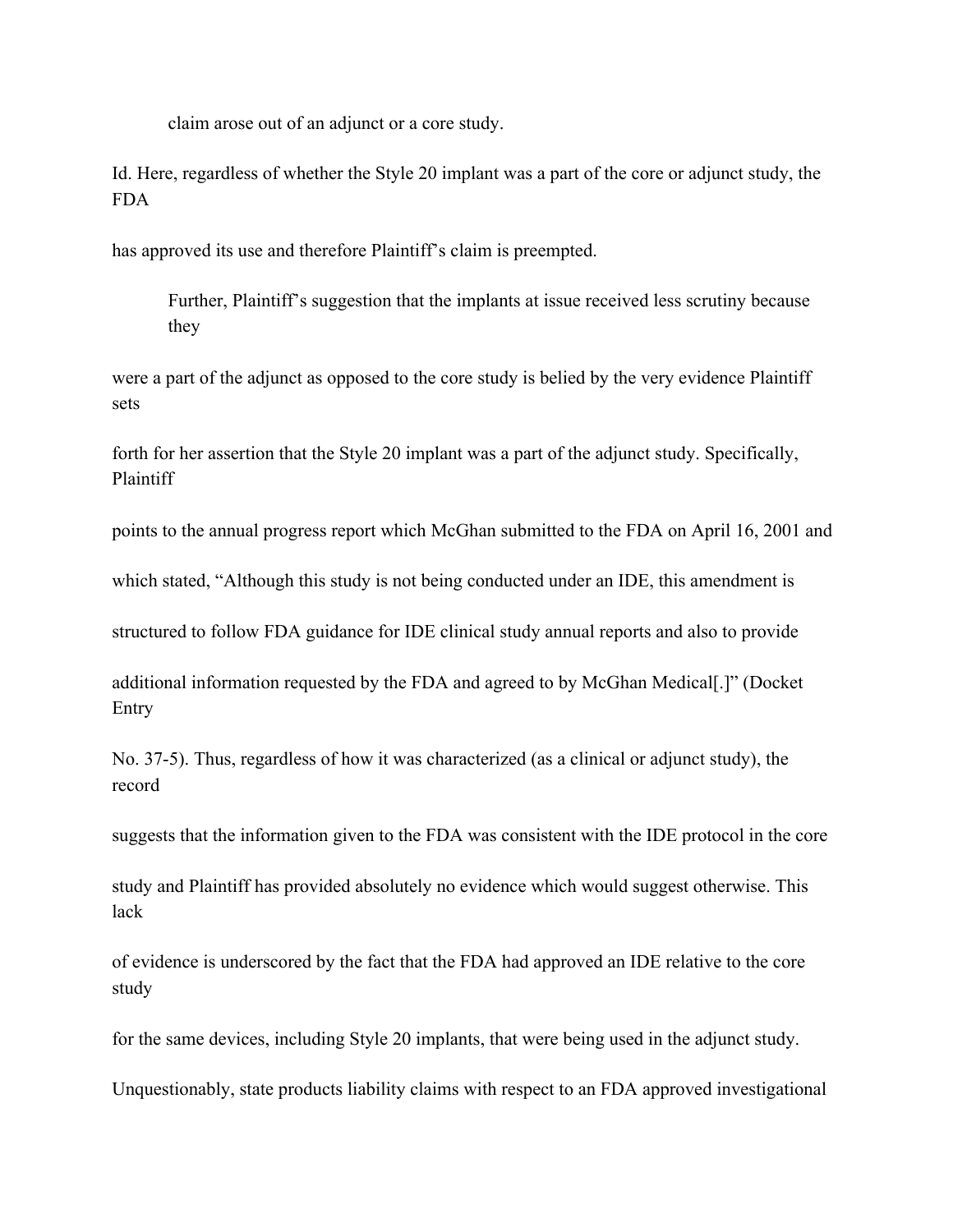device are preempted because to hold otherwise "would thwart the goals of safety and innovation"

11

Case 3:08-cv-00731 Document 53 Filed 03/11/2009 Page 11 of 12 Martin v. Telectronics Pacing Sys., Inc., 105 F.3d 1090, 1100 (6<sup>th</sup> Cir. 1997).

Moreover, the FDA imposed numerous restrictions on the devices used in the adjunct study

including, but not limited to, informed consent, submission of data, protocols submitted to and

approved by the FDA, investigation of any misuse or improper application of the device, and FDA

monitoring of the trials. While there was not enough information to allow general marketing at the

time, the FDA found there was a public health need for such a trial and the benefits of such trials

outweighed the risk to patients. See, Chambers v. Osteonics Corp., 109 F.3d 1243, 1248 ( $7<sup>th</sup> Cir.$ 

1997)(where FDA has "decided, rightly or wrongly, that a particular device can be sold, subject only

to requirements, procedural in character and designed to assure this experimental distribution was

in fact a worthwhile experiment," state law claims for strict liability and breach of warranty are preempted).

Given the evidence in the record, the Court determines that Plaintiff's strict liability claim is preempted. Accordingly, Defendants' Motion for Summary Judgment will be granted.